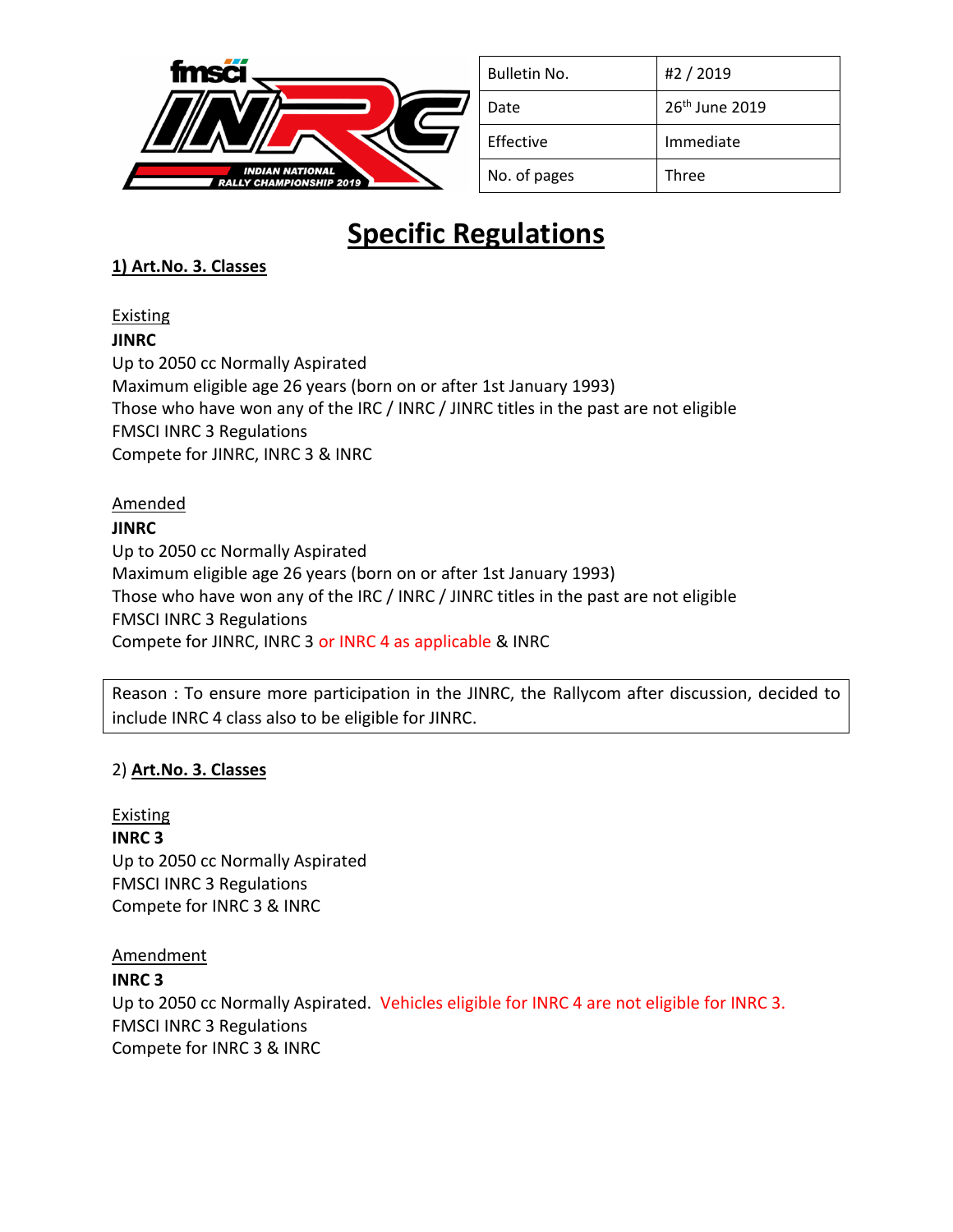

Reason : The INRC 4 class was created as these competitors wanted a separate class for themselves as they are old cars homologated before 2007 and cannot compete with the new generation of cars. Allowing them to enter in INRC 3 defeats the very purpose of creating the INRC 4 class.

## **3) Art.6 Registration Requirements**

## **Existing**

Each driver, co-driver and team must register individually with the FMSCI to be eligible for any points on or before Closing date of entries of Round 1

#### Amended

Each driver, co-driver and team must register individually with the FMSCI to be eligible for any points on or before 1100 hrs on Friday 28<sup>th</sup> June 2019.

Reason : Due to change in the JINRC eligible classes now and to give more time to competitors to register themselves for various INRC classes.

## **4) Art.41.8**

## **Existing**

The use of red flag signals as detailed in Appendix I is applicable in a super special stage and these flags may be displayed at any location in the stage. If a red flag is displayed, the drivers must immediately make a significant reduction in speed. Clerk of the course may allow a crew affected by the showing a red flag to contest the super special stage against. However, if circumstances do not permit these, the clerk of the course will propose to the Stewards an allocated time. However, no crew which is totally or partially responsible for the displaying of the red flag may benefit from this concession.

## Amendment

The use of red flag signals as detailed in Appendix I is applicable in a super special stage and these flags may be displayed at any location in the stage. If a red flag is displayed, the drivers must immediately make a significant reduction in speed. Clerk of the course may allow a crew affected by the showing a red flag to contest the super special stage again. However, if circumstances do not permit these, the clerk of the course will propose to the Stewards an allocated time.